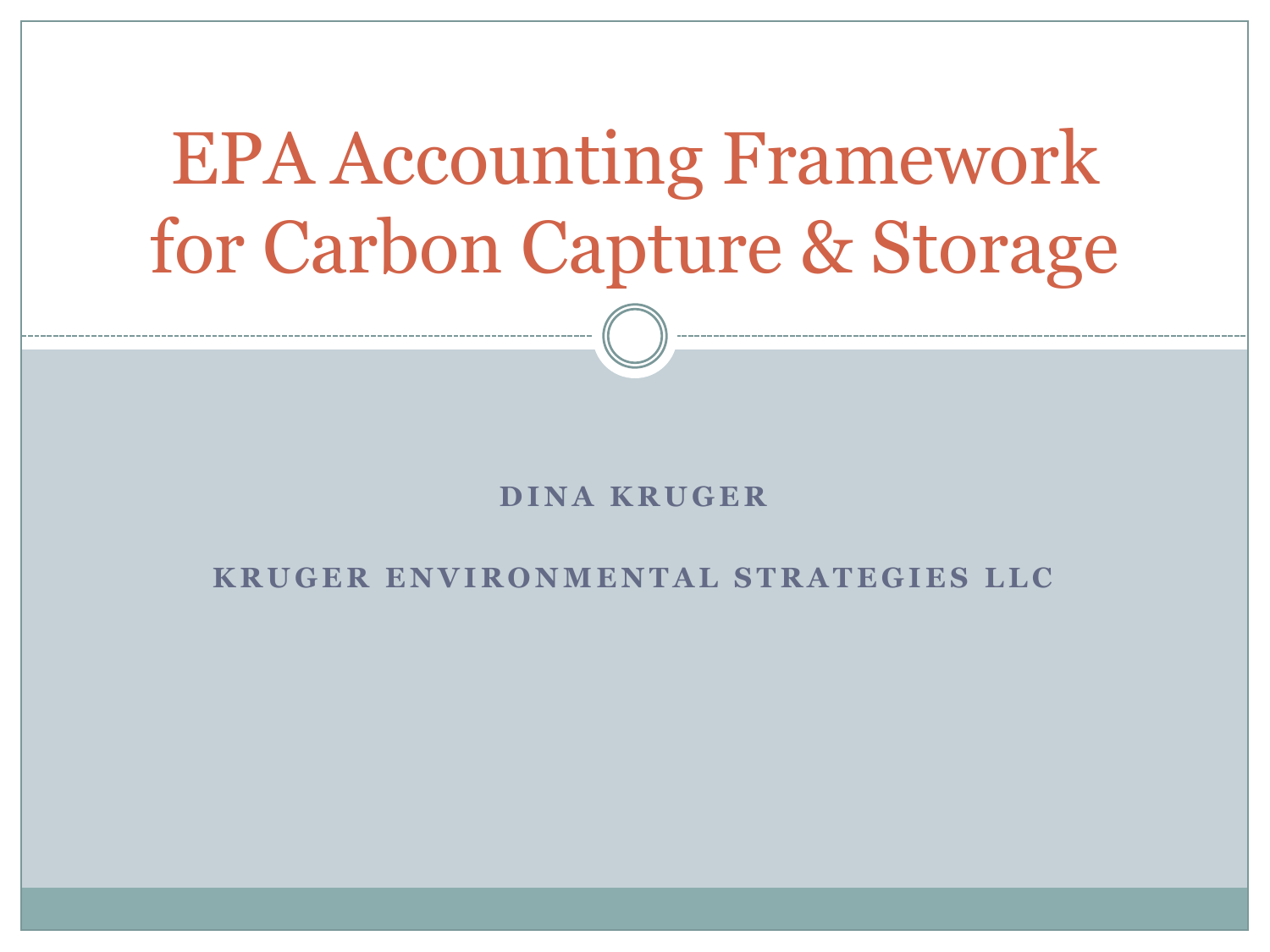#### EPA's GHG Reporting Framework

- The GHG Reporting Program (GHGRP) requires facilities that emit more than 25,000 tons of CO2 equivalent (or other threshold, in some subparts) to report GHG emissions to EPA annually.
- EPA has established industry-specific accounting requirements for over 30 industry sectors.
- Link to the EPA page listing the GHGRP subparts: [http://www2.epa.gov/ghgreporting/resources-subpart](http://www2.epa.gov/ghgreporting/resources-subpart-ghg-reporting)[ghg-reporting](http://www2.epa.gov/ghgreporting/resources-subpart-ghg-reporting)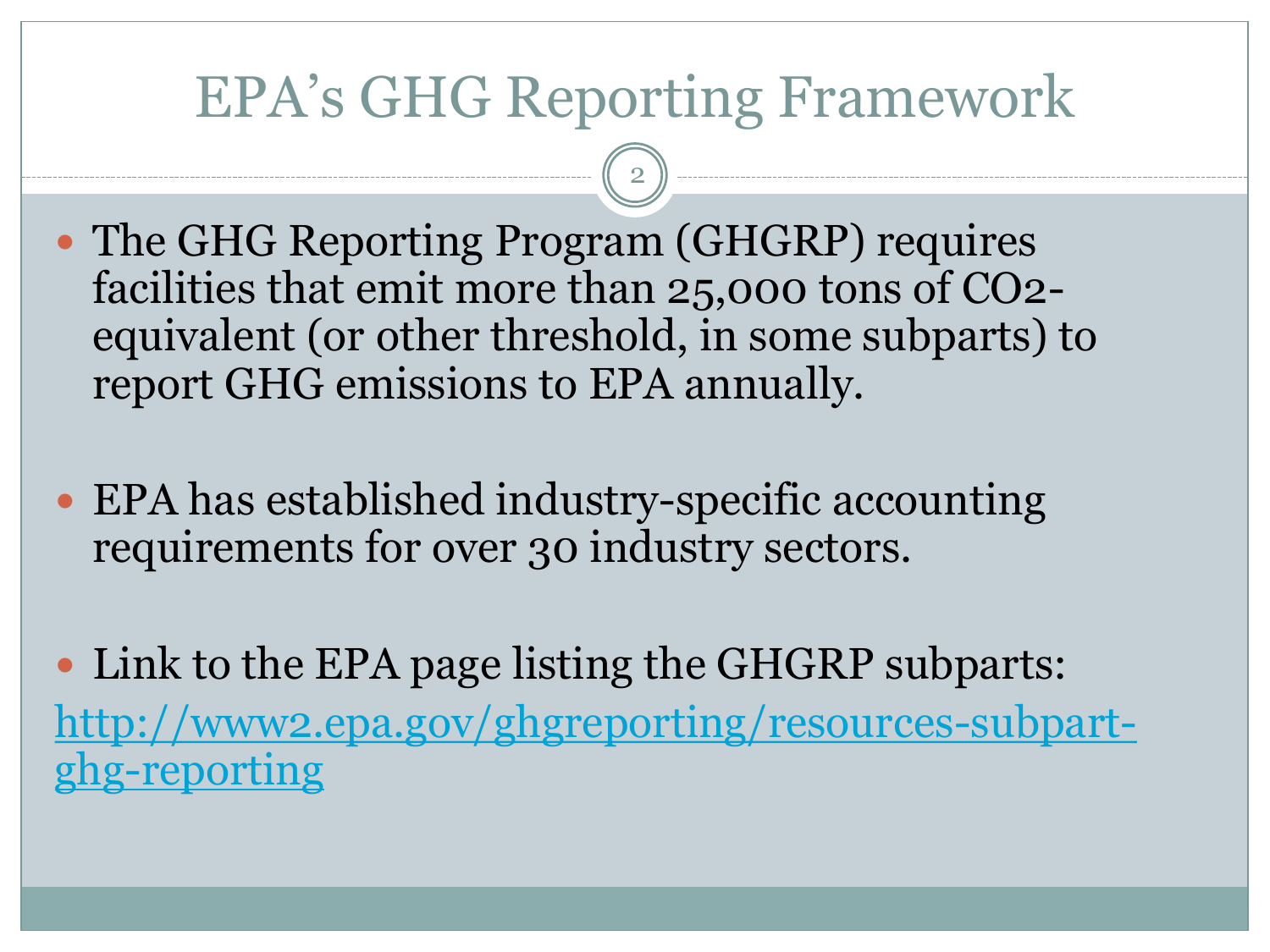#### CCS Requirements

- Accounting requirements for carbon capture and storage facilities are provided in three subparts:
	- Suppliers of Carbon Dioxide (Subpart PP)
	- Geologic storage of Carbon Dioxide (Subpart RR)
	- Injection of Carbon Dioxide (Subpart UU)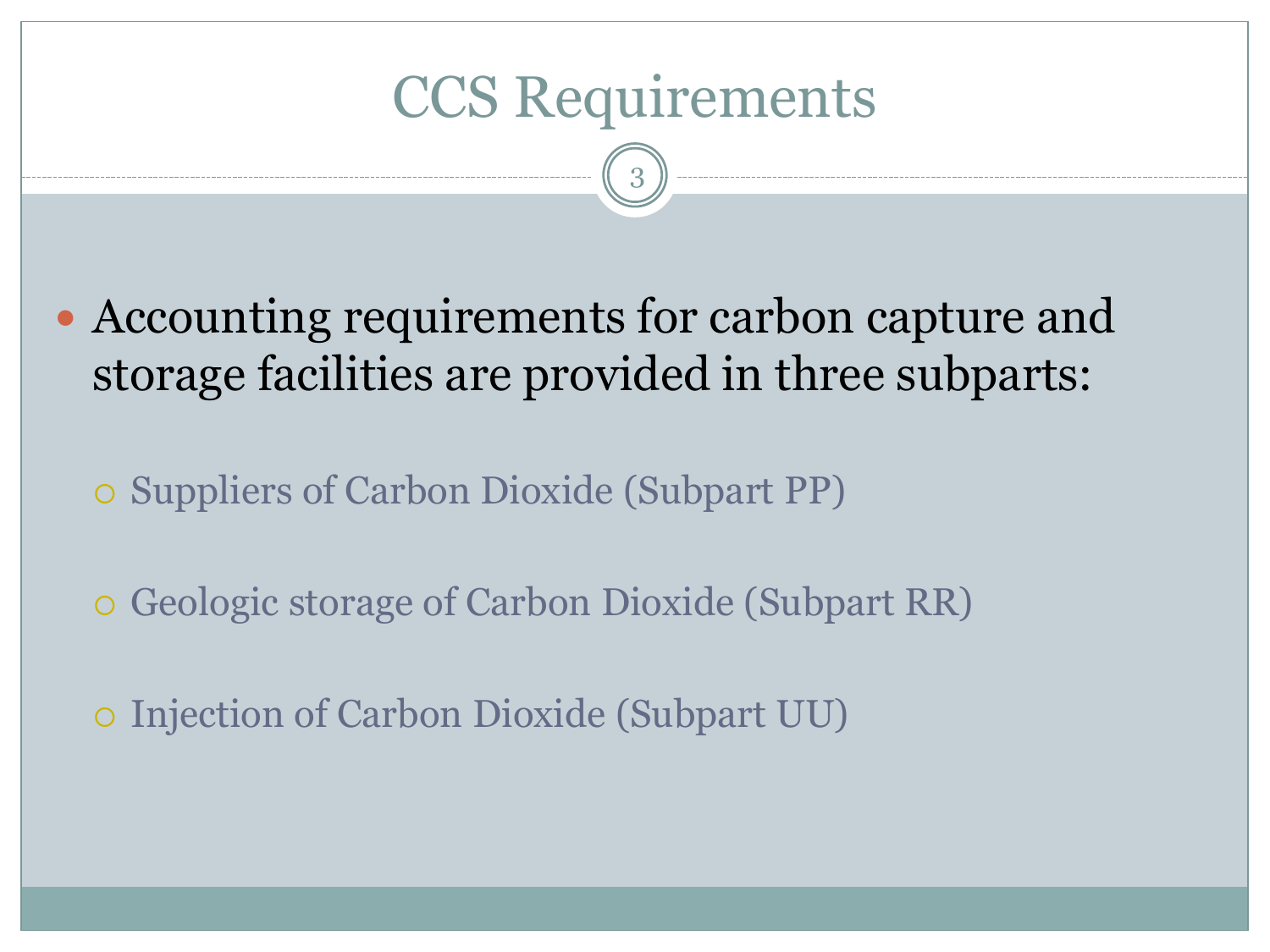## Requirements for Carbon Capture

4

### • Subpart PP Applicability:

- (1) Facilities with production processes that capture CO2 in order to sequester it or otherwise inject it underground.
- (2) Facilities with CO2 production wells.
- (3) Importers or exporters of CO2, if the amount exceeds 25,000 tons.

#### • What is reported under Subpart PP:

 The mass of CO2 captured and supplied for CO2 storage, either on-site (at the capture facility) or off-site.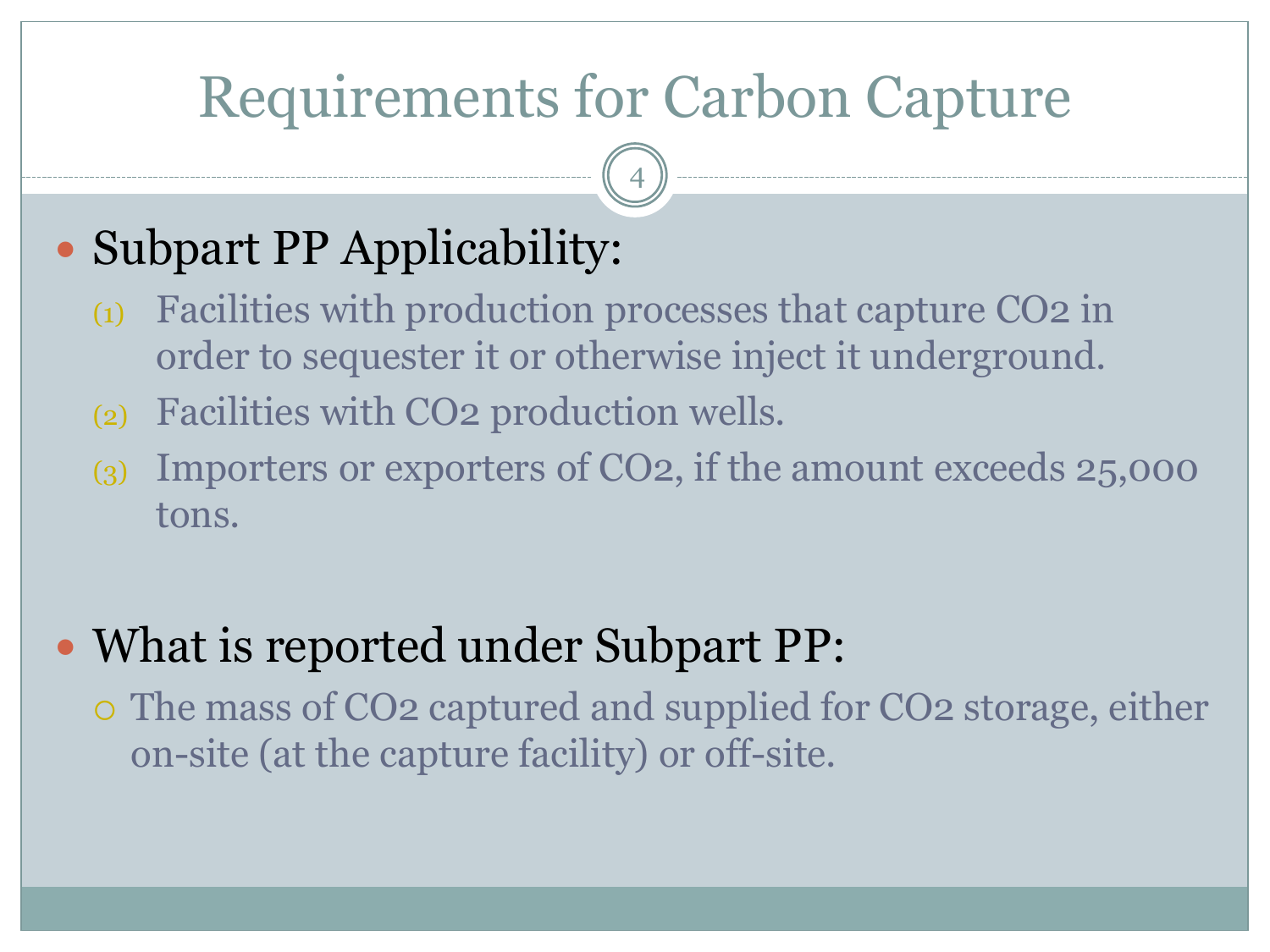#### Requirements for Geologic Sequestration of CO2

5

#### • Subpart RR Applicability:

- All Class VI wells under EPA's Safe Drinking Water Act Underground Injection Control (UIC) program must report under Subpart RR.
	- $\times$  R&D facilities that apply to EPA for an exemption do not have to report.
- Any Enhanced Oil/Gas Recovery (ER) operator using UIC Class II wells can *opt into* Subpart RR.

#### • Requirements:

- Development and implementation of an EPA-approved Monitoring, Reporting, and Verification (MRV) plan.
- Annual reporting of the amount of CO2 sequestered, along with supporting information.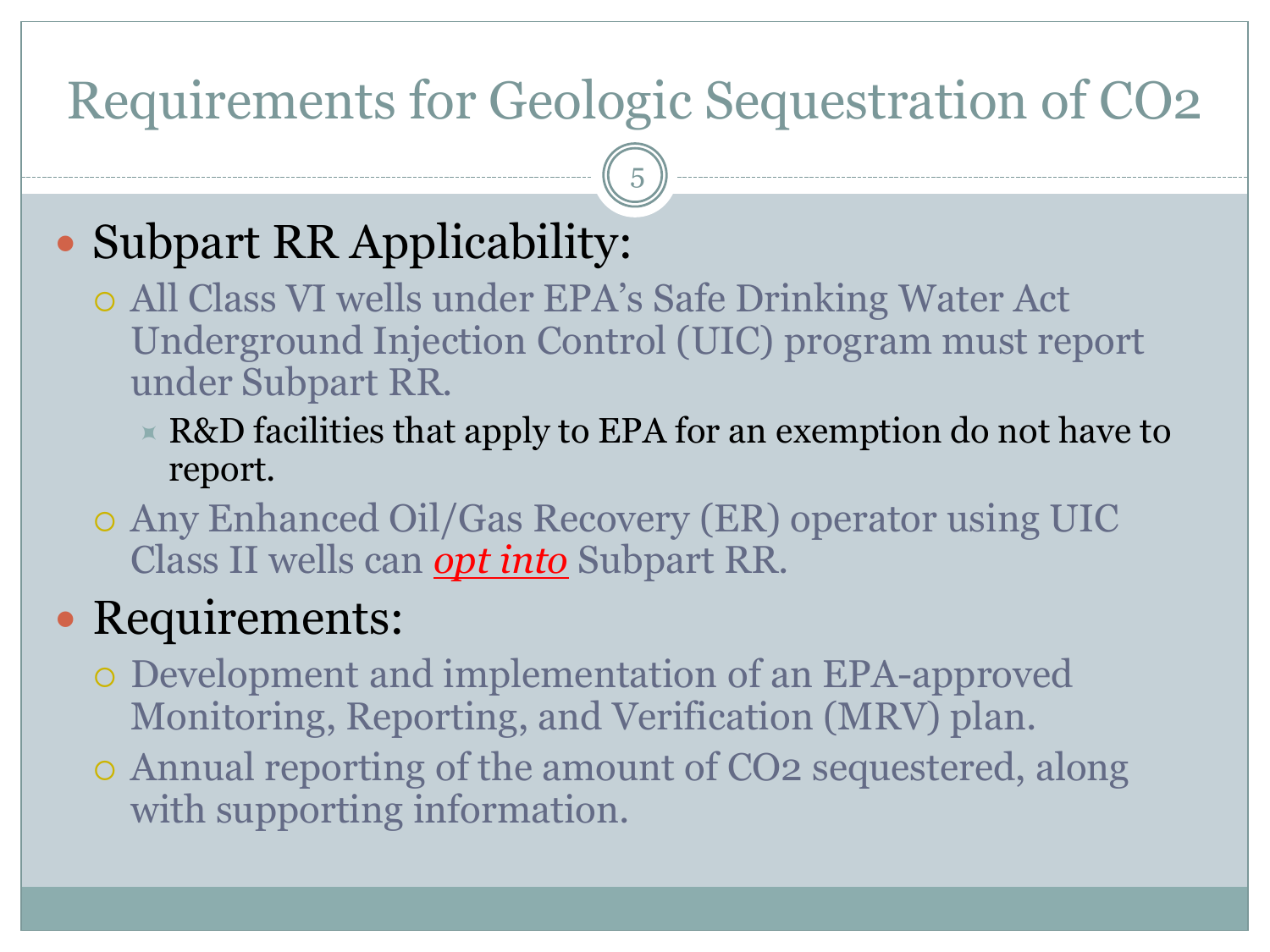## Required Elements of EPA MRV Plans

- Delineation of the maximum monitoring area and the active monitoring areas.
- Identification of potential leakage pathways, and an evaluation of the likelihood, magnitude, and timing of potential leakage.
- A strategy for detecting and quantifying any surface leakage of  $CO<sub>2</sub>$ .
- A strategy for establishing the expected baselines for monitoring CO2 surface leakage.
- A summary of the considerations used to calculate site-specific variables for the mass balance equation.
- For UIC wells, the well identification number used for the UIC permit and the permit class.
- Proposed date on which the site will begin collecting data for calculating the total amount sequestered.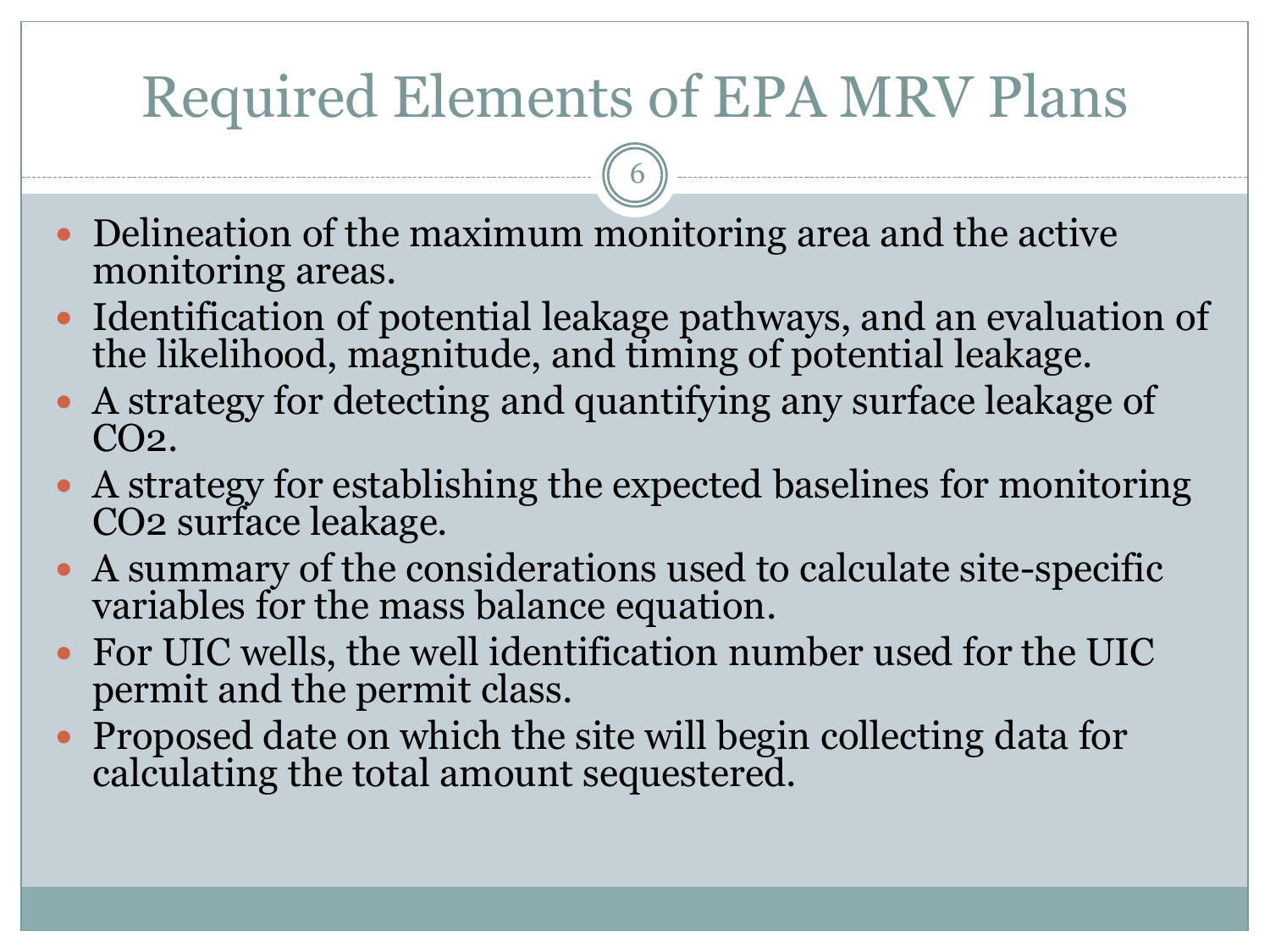### The Mass-Balance Accounting Approach

7

• For sites actively producing oil or natural gas:

Eq. RR-11: Annual mass of CO2 sequestered = CO2 injected – CO2 produced – Co2 emitted by surface leaks – CO2 from equipment leaks and venting

• For sites that are not producing oil or natural gas:

Eq. RR-12: Annual mass of CO2 sequestered = CO2 injected – CO2 emitted by surface leakage – CO2 emitted from equipment leaks and venting

• Requirements for monitoring, QA/QC, and missing data procedures must also be met.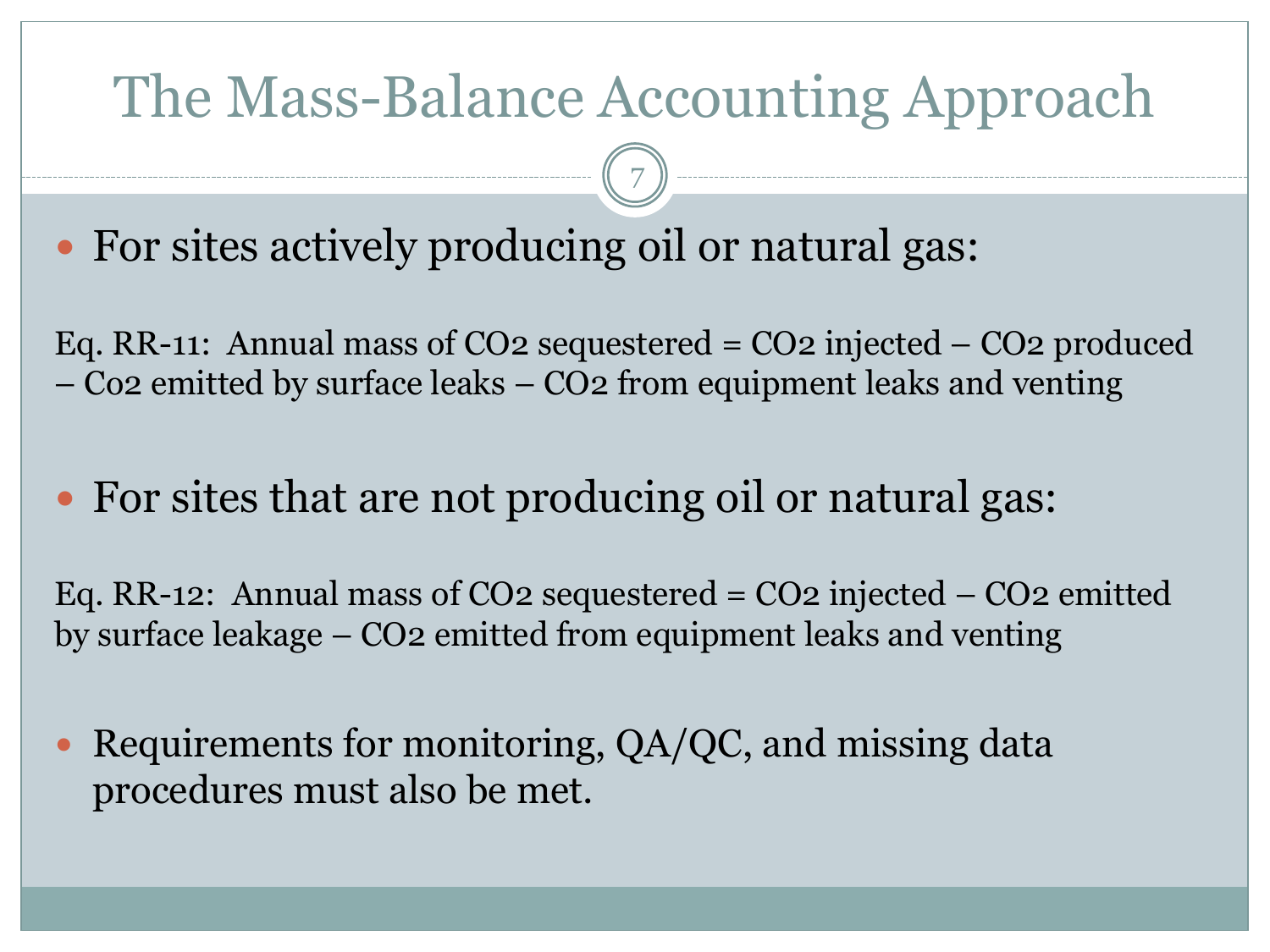## Key Concepts in EPA's Approach

8

- The purpose of Subpart RR is to quantify CO2 storage and leakage at the injection site.
	- Subpart RR does not require reporting emissions of other GHGs, criteria pollutants, or toxic air pollutants under Subpart RR.
	- Subpart RR does not cover the capture side; Subpart PP accounts for the amount of CO2 captured.
	- EPA has not promulgated an accounting methodology for quantifying emissions associated with the transport of CO2 from the capture site to the injection site.

#### MRV plans should be tailored to the specific conditions at the site.

 EPA does not require use of any specific monitoring approaches/techniques in MRV plans.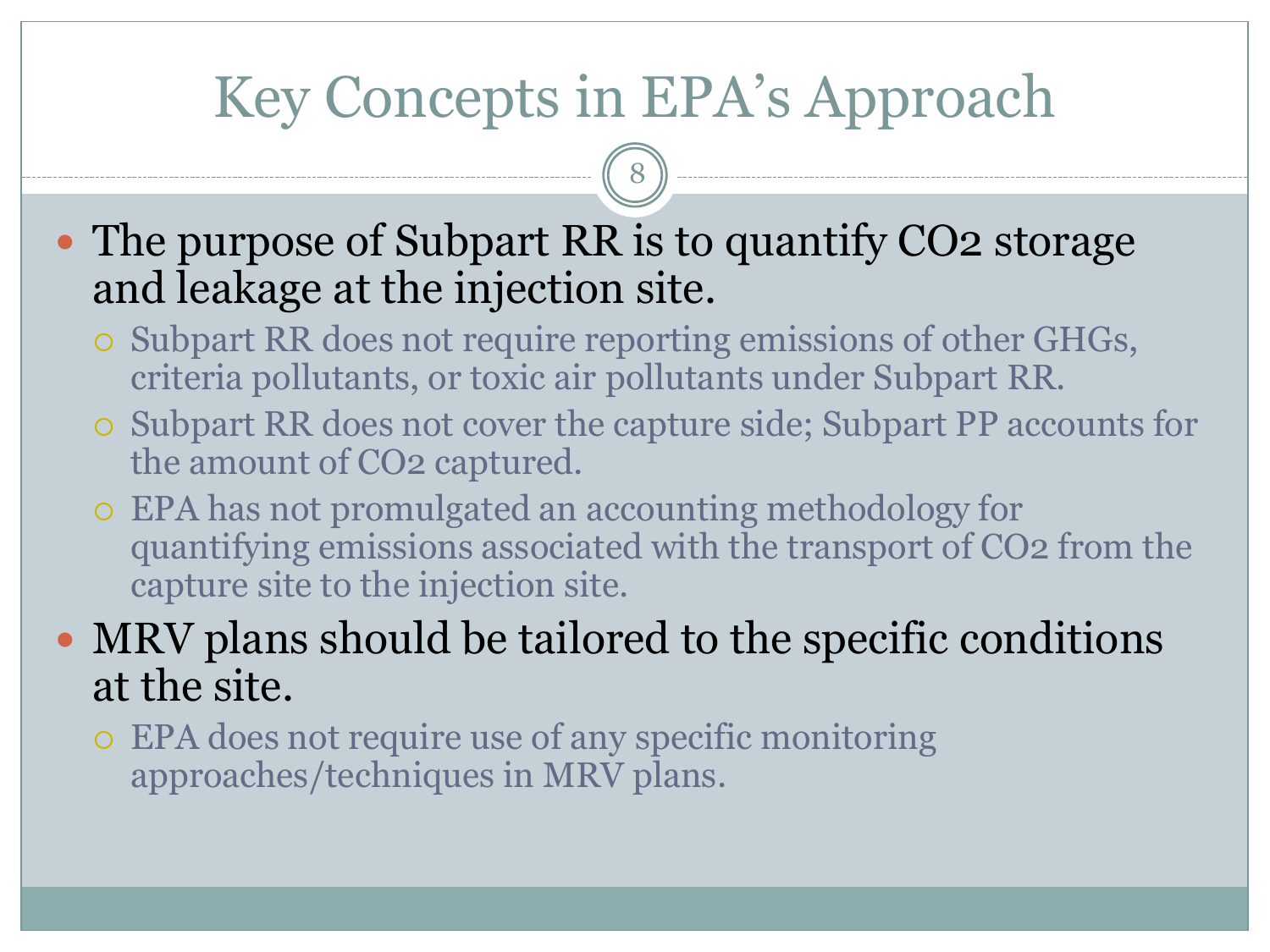## Injectors of Carbon Dioxide

9

#### • Subpart UU Requirements:

 Applicability: A well or group of wells injecting CO2 for EOR, including Class II wells and wells with a R&D exemption under Subpart RR.

 What is Reported: Covered facilities must report basic information on the amount of CO2 injected (including volume and source).

 Subpart UU is not designed to serve as an accounting framework for CO2 storage.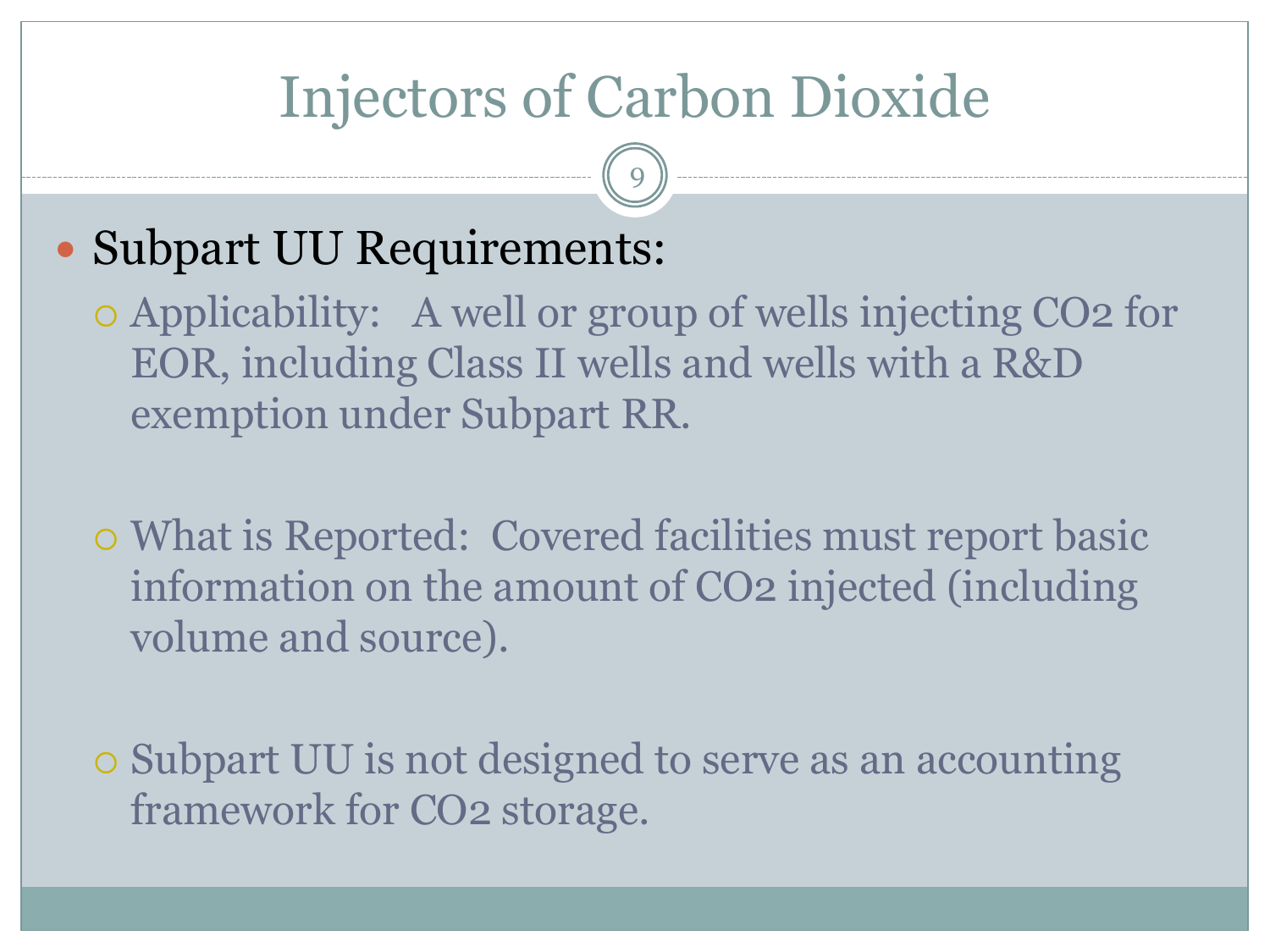## Confidential Business Information

- Under the GHGRP, all data elements reported to EPA are designated as either "CBI" or "not-CBI".
- Data that are not CBI include:
	- Emissions data and data used in calculating emissions data. Other non-emissions data that are not business sensitive.
- Data is designated as CBI if release of such data would cause substantial commercial harm. These data are submitted to EPA but not made public.
	- Certain data provided by ER operators to EPA under Subpart RR are considered CBI.